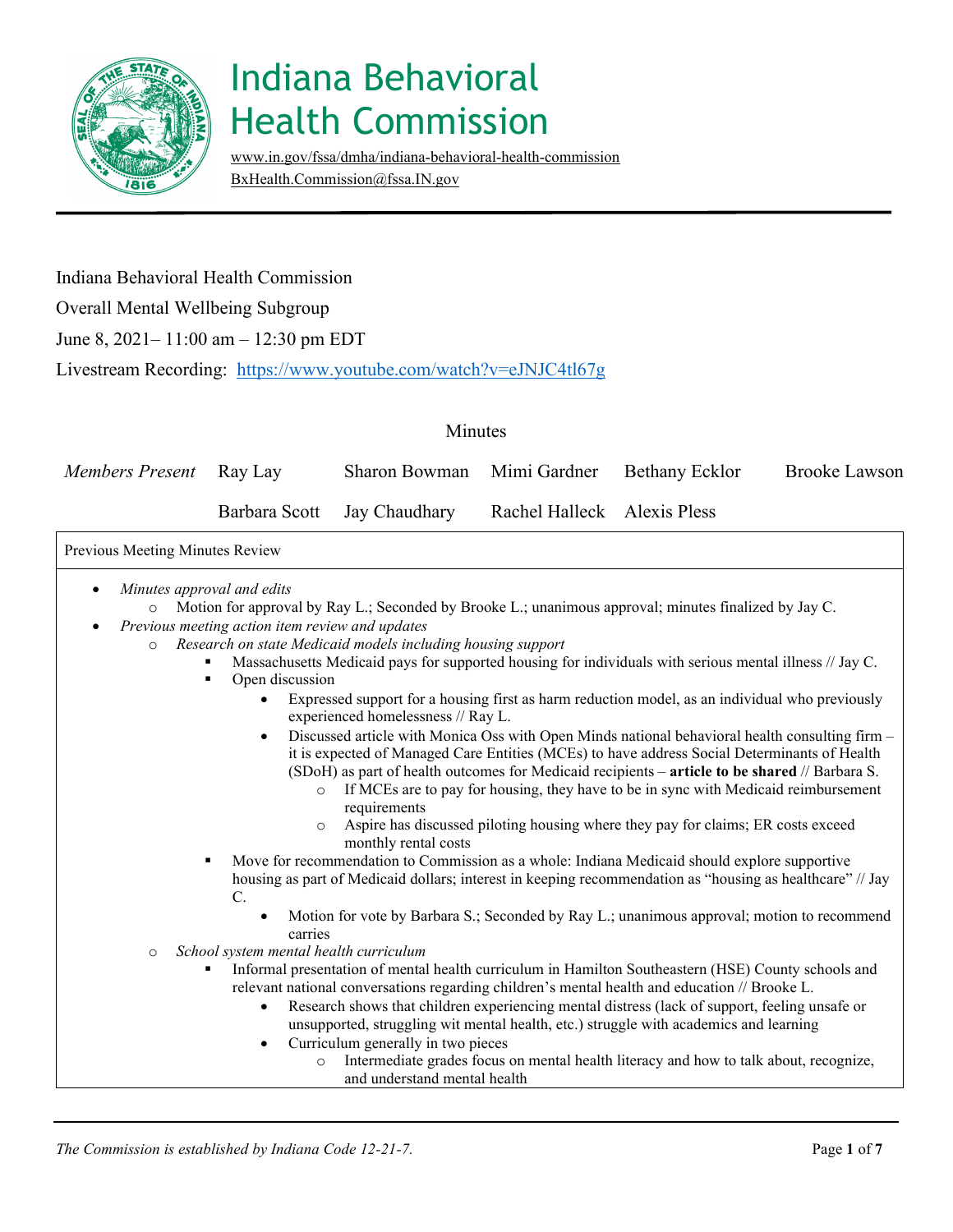

[www.in.gov/fssa/dmha/indiana-behavioral-health-commission](http://www.in.gov/fssa/dmha/indiana-behavioral-health-commission) [BxHealth.Commission@fssa.IN.gov](mailto:BxHealth.Commission@fssa.IN.gov) 

| Suicide prevention curriculum taught in health at 8th grade and high school<br>level: what are risk factors and warning signs? What do I do when I have a<br>friend showing these? Want students to know they don't have to keep those<br>things secret, and they can tell adults in the schools                                        |
|-----------------------------------------------------------------------------------------------------------------------------------------------------------------------------------------------------------------------------------------------------------------------------------------------------------------------------------------|
| Social Emotional Learning (SEL)<br>$\circ$<br>HSE teaches SEL in K-12 - recognizing and naming feelings; coping with<br>uncomfortable feelings; problem solving; empathy; understanding good<br>relationships; etc.<br>Teachers appreciate common language to speak about mental health                                                 |
| Children versed in SEL shown to have increased resiliency in facing mental<br>٠<br>health challenges<br>Has been a source of controversy – IBHC needs to take an explicit statement<br>٠                                                                                                                                                |
| indicating full support of SEL curriculum //Jay C.<br>Bethany E. invited to explain promulgation of SEL                                                                                                                                                                                                                                 |
| Project AWARE through Department of Education now has 11<br>$\bullet$<br>partnerships across the state                                                                                                                                                                                                                                  |
| Focused on advancing wellness and resilience in education using a<br>multi-tiered system of support model that focuses on building more<br>intensive supports based on risk factors and needs                                                                                                                                           |
| Idea of specific curriculum – variance of what works in different districts // Jay C.<br>٠<br>There is no "canned" program that meet the needs of all students; understand the needs of                                                                                                                                                 |
| students and district first then find and tailor an evidence-based curriculum to fit those needs //<br>Brooke L.                                                                                                                                                                                                                        |
| Two main goals across both tracks (see 4/20/2021 Meeting Minutes for Track definitions) // Jay C.<br>٠<br>T1 – Given controversy around SEL, take a public, explicit position in a written statement<br>$\bullet$<br>before next legislative session                                                                                    |
| T2 - Identify specific policy recommendations to support implementation across the state<br>Gave support for SEL as a main framework from both a mental illness and trauma<br>$\circ$<br>perspective; recently wrote a piece for Noblesville schools as they sought referendum<br>money – writing to be shared with group // Barbara S. |
| Mental illness perspective: Issues with executive dysfunction skills can be<br>assumed to be attributable to mental illness; should exercise restraint in<br>labeling students - who can effectively learn executive functioning skills<br>within SEL framework - with mental illness                                                   |
| Trauma perspective: Children may be experiencing symptoms of mental<br>٠<br>distress or a decline in mental skills that do not necessarily reach the point of<br>mental illness; an increase in depressive symptoms may not point to a<br>diagnosable illness and may be better handled through SEL                                     |
| Re: addressing resistance to SEL, how can we highlight a prevention-focused narrative in or                                                                                                                                                                                                                                             |
| recommendation? // Rachel H.<br>Consider Adverse Childhood Experiences (ACEs) and the efficacy of a single<br>$\circ$                                                                                                                                                                                                                   |
| intervention on diverting one's life trajectory to more positive outcomes<br>Learn from public health in a post-COVID response world and increased public<br>$\circ$<br>understanding of immunization; frame SEL as immunization against more severe life                                                                               |
| trajectories // Barbara S.                                                                                                                                                                                                                                                                                                              |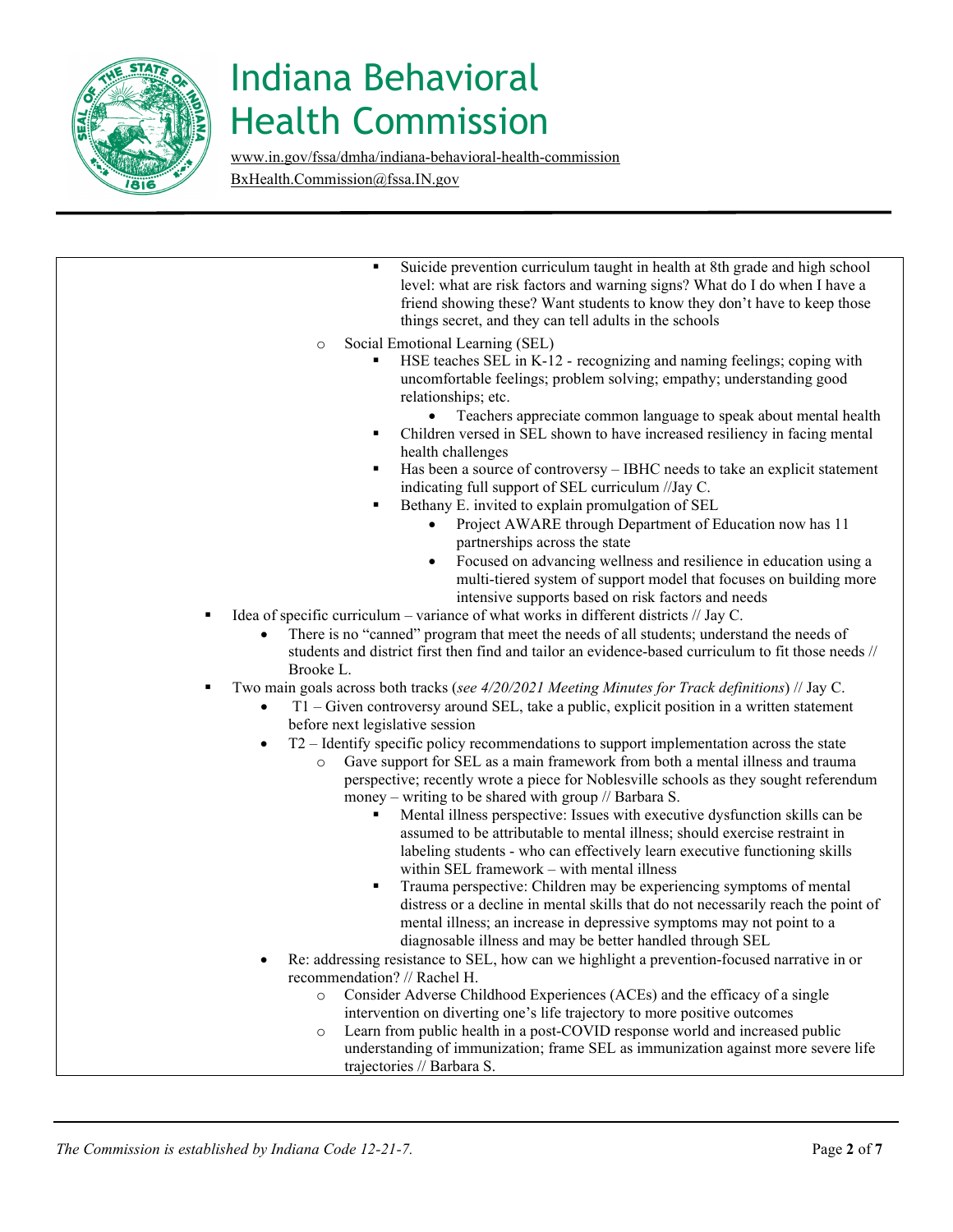

[www.in.gov/fssa/dmha/indiana-behavioral-health-commission](http://www.in.gov/fssa/dmha/indiana-behavioral-health-commission) [BxHealth.Commission@fssa.IN.gov](mailto:BxHealth.Commission@fssa.IN.gov) 

|         | Take lessons from opioid/crack epidemic; be aware of warning signs and act                                                      |
|---------|---------------------------------------------------------------------------------------------------------------------------------|
|         | proactively as an investment in the future // Rachel H.                                                                         |
|         | Need to teach children the warning signs and equip them with necessary skills to speak<br>$\circ$                               |
|         | up; can be used to catch the "quiet implosions" // Mimi G.                                                                      |
|         | What are the cultural implications? Who is making the decisions of what is                                                      |
|         | looked at and how we identify who is and is not at risk? // Sharon B.                                                           |
|         | Equity and cultural competency need to be included within statement<br>// Jay C.                                                |
|         | We have separated physical and mental health – anyone can learn mental health skills, just as with the<br>physical // Brooke L. |
|         | Understanding mental health is key to a successful future including employability; executive                                    |
|         | functioning skills necessary to be a good employee.                                                                             |
|         | Motion made to craft a statement in support of SEL to present to overall Commission // Jay C.<br>٠                              |
|         | Seconded by Brooke L.; unanimous approval; motion carried                                                                       |
|         | Draft statement will be made by DMHA staff<br>$\bullet$                                                                         |
| $\circ$ | Mental health literacy                                                                                                          |
|         | "What is Mental Health Literacy" video presented by Barbara S. and followed by open discussion                                  |
|         | 9-minute version was presented; 3-minute "teen version" also available on Be Well website<br>$\bullet$                          |
|         | Indiana needs common language to discuss mental health that speaks to the full spectrum from<br>$\bullet$                       |
|         | no distress/no disorder to mental illness requiring treatment; need to normalize experiencing                                   |
|         | distress that may require support, but does not necessitate traditional treatment // Barbara S.                                 |
|         | Video could be useful for orientation of new behavioral health employees to break down the<br>$\bullet$                         |
|         | spectrum and begin the conversation // Mimi G.                                                                                  |
|         | Mentor Dr. Fred Frese, former Marine and living with Schizophrenia, speaks to successful self-<br>$\bullet$                     |
|         | management of mental illness as understanding and having awareness of one's illness and being                                   |
|         | the architect of one's own experience. Expressed support and belief in a whole health model of                                  |
|         | treatment – integrate the physical and the mental. Believes in bringing in people with lived                                    |
|         | experience into the treatment space as well as more recovery specialists // Ray L.                                              |

- • Re: language the experience of mental health is universal; everyone lives somewhere on the spectrum at any given time. The issue is twofold: ignorance of how to talk about it prevents proper management and fear of offense/stigmatization/"saying the wrong thing" prevents any meaningful discussion. Early intervention and shame reduction is key. // Rachel H.
- campaigns that address mental health literacy in support of normalizing all levels of mental • Would like to formulate motion for the state to resource mental health awareness and education health experiences // Barbara S.
	- o Need more discussion of what it would look like. In Fishers we've realized that those who most need to hear it are not likely to engage with educational materials and opportunities. How do we reach those who most need it? // Brooke L.
		- *(Clarification requested by Barbara S. on who is unlikely to see )* 
			- from parents "What do you have to be sad about" and demonstrate Students who struggle with mental health/depressed mood will hear little understanding of how mental health functions. Education attempts in the form of "Parent Nights" are sparsely attended.
			- What is most effective method to reach people such as these parents?
			- National Alliance on Mental Illness (NAMI) Indiana Chapter does "In Our Own Voice" speaking events across the state. The more that take place 1) the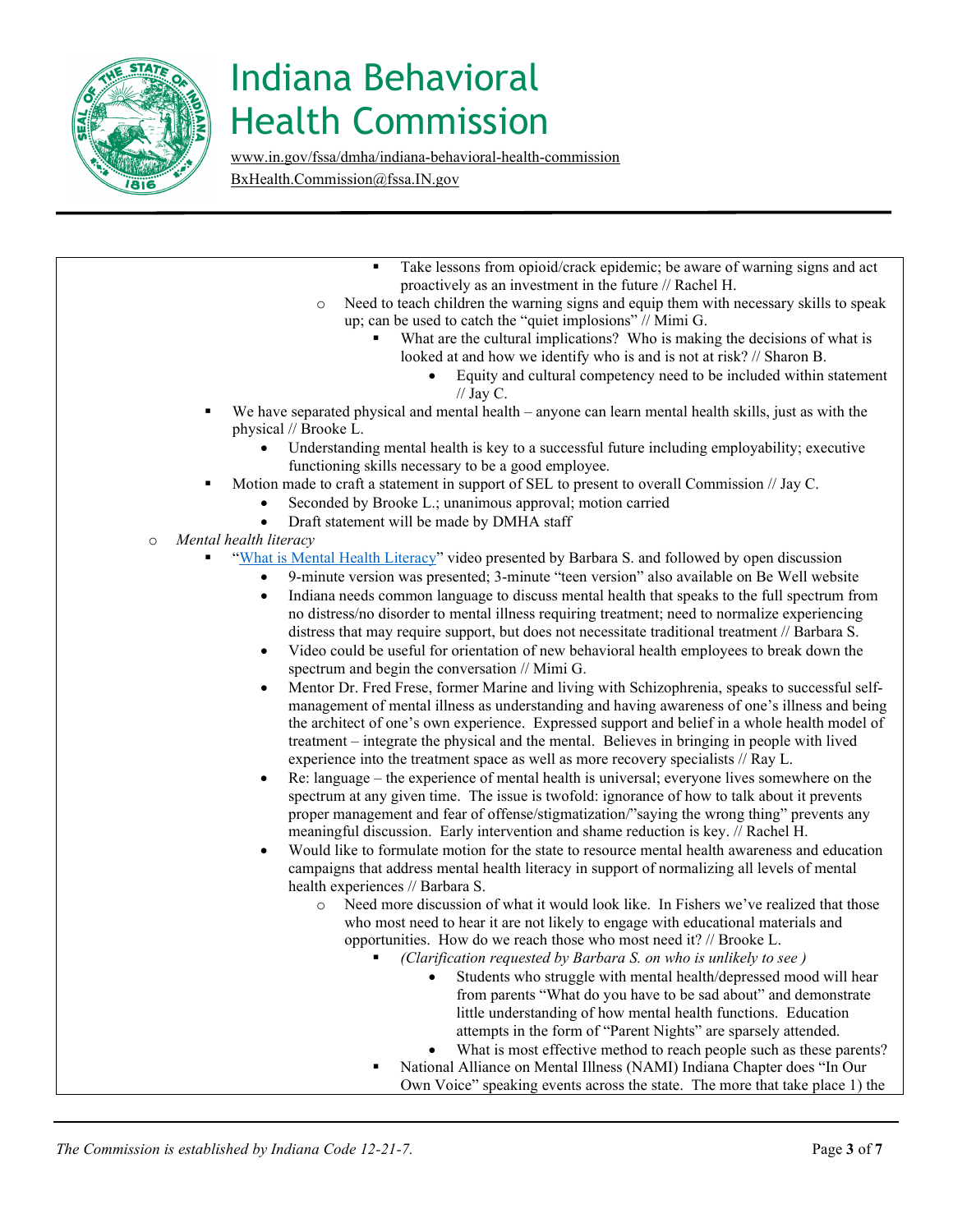

[www.in.gov/fssa/dmha/indiana-behavioral-health-commission](http://www.in.gov/fssa/dmha/indiana-behavioral-health-commission) [BxHealth.Commission@fssa.IN.gov](mailto:BxHealth.Commission@fssa.IN.gov) 

| drummed up // Ray L.<br>Need to look at marketing culture (US and internationally) around<br>$\bullet$<br>disease states (i.e. Susan G. Koeman and celebrity partnerships for<br>breast cancer awareness and pink ribbon campaigns) to see how to<br>frame mental health approachably // Barbara S.<br>How does this relate to the BHC and how do we use the BHC's platform to make progress? What can be<br>recommended? // Jay C.<br>Recommend the state engage in stigma reducing messaging; stigma reduction is a component in<br>$\bullet$<br>addressing many major gaps in treatment // Barbara S.<br>From the chat Similar to the Know the Facts Campaign // Bethany E.<br>$\circ$<br>A multi-pronged approach is necessary // Ray L.<br>$\circ$<br>Exploring partnership with Indy Colts and their current campaign. The effectiveness of<br>$\circ$<br>the Know the Facts campaign is that it doesn't look like a government campaign // Jay<br>$\mathbf{C}$ .<br>Messaging needs to look "cool" // Barbara S.<br>٠<br>Recommendation can be that the state needs to engage with the private sector,<br>business community, and grassroots organizations to create a broad, multi-<br>faceted stigma reduction campaign // Jay C.<br>Conversation in Fishers, if I'm business owner and want to promote<br>mental health among my business where do I start? A good place to<br>start is partnering with organizations doing the work (such as NAMI)<br>// Brooke L.<br>Could be made a grant requirement that there has to be resource put<br>toward community awareness // Mimi G.<br>More conversation needs to be had to turn this into a T2<br>recommendation.<br>We recommend further exploration of mental health awareness and literacy with the intention of<br>making final recommendation in final report<br>American Psychological Association does a psychologically healthy workplace award,<br>$\circ$<br>IN Psych Assoc tries to give an award each year – could see the commission doing<br>something similar // Sharon B<br>table that for future discussions // Jay C.<br>Name and define list of Track 1 and Track 2 recommendations that will be made/worked on<br>T1<br>$\circ$<br>Mental health literacy<br>٠<br>Medicaid housing support<br>T <sub>2</sub><br>$\circ$<br><b>SEL</b><br>П |                                      |
|---------------------------------------------------------------------------------------------------------------------------------------------------------------------------------------------------------------------------------------------------------------------------------------------------------------------------------------------------------------------------------------------------------------------------------------------------------------------------------------------------------------------------------------------------------------------------------------------------------------------------------------------------------------------------------------------------------------------------------------------------------------------------------------------------------------------------------------------------------------------------------------------------------------------------------------------------------------------------------------------------------------------------------------------------------------------------------------------------------------------------------------------------------------------------------------------------------------------------------------------------------------------------------------------------------------------------------------------------------------------------------------------------------------------------------------------------------------------------------------------------------------------------------------------------------------------------------------------------------------------------------------------------------------------------------------------------------------------------------------------------------------------------------------------------------------------------------------------------------------------------------------------------------------------------------------------------------------------------------------------------------------------------------------------------------------------------------------------------------------------------------------------------------------------------------------------------------------------------------------------------------------------------------------------------------------------------|--------------------------------------|
|                                                                                                                                                                                                                                                                                                                                                                                                                                                                                                                                                                                                                                                                                                                                                                                                                                                                                                                                                                                                                                                                                                                                                                                                                                                                                                                                                                                                                                                                                                                                                                                                                                                                                                                                                                                                                                                                                                                                                                                                                                                                                                                                                                                                                                                                                                                           |                                      |
|                                                                                                                                                                                                                                                                                                                                                                                                                                                                                                                                                                                                                                                                                                                                                                                                                                                                                                                                                                                                                                                                                                                                                                                                                                                                                                                                                                                                                                                                                                                                                                                                                                                                                                                                                                                                                                                                                                                                                                                                                                                                                                                                                                                                                                                                                                                           |                                      |
|                                                                                                                                                                                                                                                                                                                                                                                                                                                                                                                                                                                                                                                                                                                                                                                                                                                                                                                                                                                                                                                                                                                                                                                                                                                                                                                                                                                                                                                                                                                                                                                                                                                                                                                                                                                                                                                                                                                                                                                                                                                                                                                                                                                                                                                                                                                           |                                      |
|                                                                                                                                                                                                                                                                                                                                                                                                                                                                                                                                                                                                                                                                                                                                                                                                                                                                                                                                                                                                                                                                                                                                                                                                                                                                                                                                                                                                                                                                                                                                                                                                                                                                                                                                                                                                                                                                                                                                                                                                                                                                                                                                                                                                                                                                                                                           |                                      |
|                                                                                                                                                                                                                                                                                                                                                                                                                                                                                                                                                                                                                                                                                                                                                                                                                                                                                                                                                                                                                                                                                                                                                                                                                                                                                                                                                                                                                                                                                                                                                                                                                                                                                                                                                                                                                                                                                                                                                                                                                                                                                                                                                                                                                                                                                                                           |                                      |
|                                                                                                                                                                                                                                                                                                                                                                                                                                                                                                                                                                                                                                                                                                                                                                                                                                                                                                                                                                                                                                                                                                                                                                                                                                                                                                                                                                                                                                                                                                                                                                                                                                                                                                                                                                                                                                                                                                                                                                                                                                                                                                                                                                                                                                                                                                                           | Action and Recommendation Discussion |
|                                                                                                                                                                                                                                                                                                                                                                                                                                                                                                                                                                                                                                                                                                                                                                                                                                                                                                                                                                                                                                                                                                                                                                                                                                                                                                                                                                                                                                                                                                                                                                                                                                                                                                                                                                                                                                                                                                                                                                                                                                                                                                                                                                                                                                                                                                                           |                                      |
|                                                                                                                                                                                                                                                                                                                                                                                                                                                                                                                                                                                                                                                                                                                                                                                                                                                                                                                                                                                                                                                                                                                                                                                                                                                                                                                                                                                                                                                                                                                                                                                                                                                                                                                                                                                                                                                                                                                                                                                                                                                                                                                                                                                                                                                                                                                           | Next Steps                           |